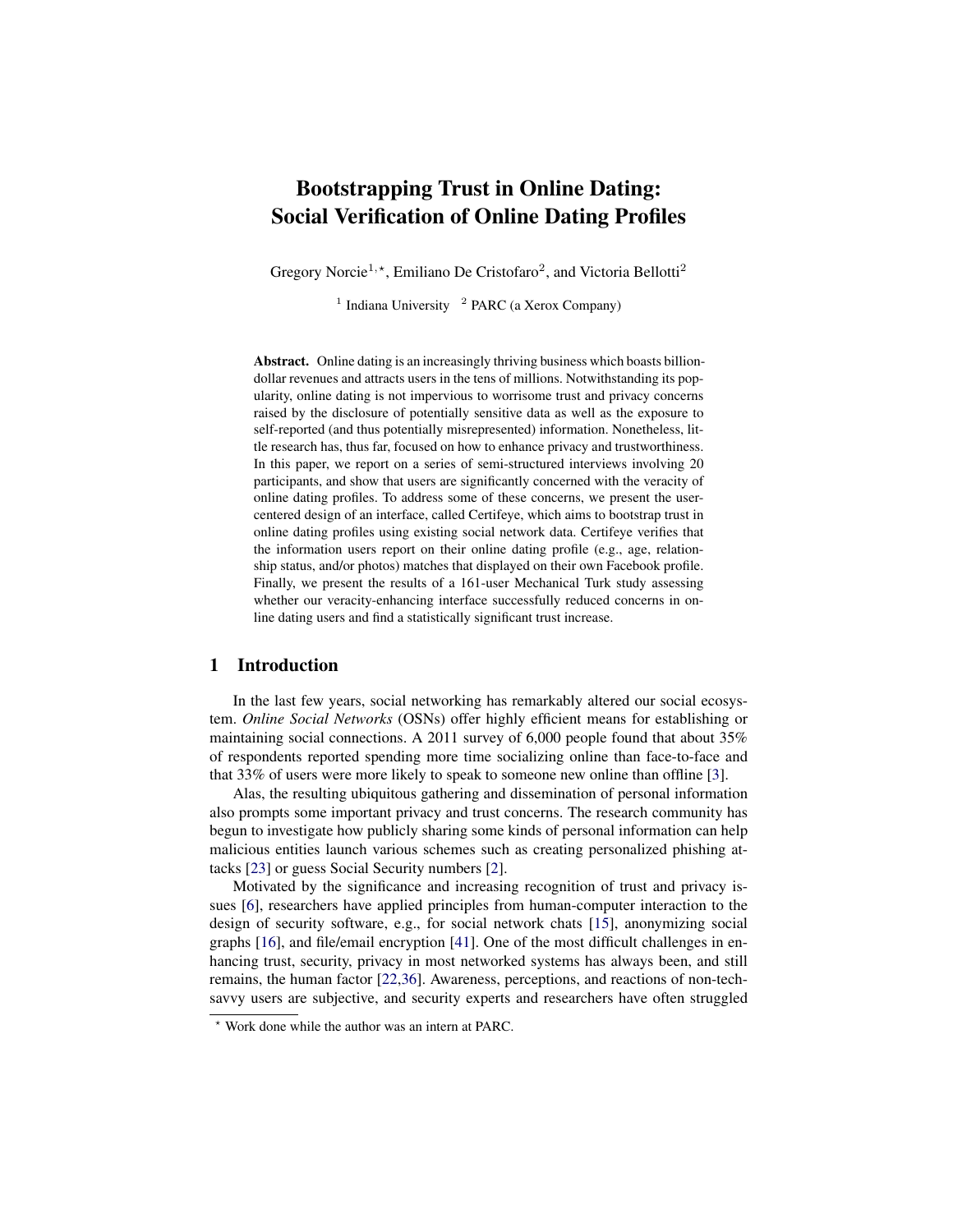to gain understanding of the concerns of everyday usersfor whom security is not a primary task [\[13\]](#page-13-5). Making this situation more difficult to contend with, study volunteers have a tendency towards social desirability distortion, wishing to present themselves in a favorable light to the experimenter by omitting information or even misrepresenting their behaviors [\[33\]](#page-14-4). Thus, it is not surprising that participants report safer practices and higher privacy concerns than they actually demonstrate in practice [\[1\]](#page-13-6).

As a result, we have been inspired to develop means for end users of social media to side-step awkward security and privacy mechanisms in achieving their social objectives. In particular, we focus on *Online Dating Services* (ODSs), attracted by their growing popularity and distinctive anthropological characteristics. ODSs differ from typical OSNs, as they are almost exclusively used to connect with strangers. boyd [\[4\]](#page-13-7) defines OSNs as services allowing users to create and view web profiles, as well as to search other profiles to connect and communicate with. boyd also mentons that these connections almost exclusively involve existing or shared social contacts – *not* strangers. Conversely, the typical ODS *does* aim to connect strangers.

Online dating has become remarkably popular: 20% of heterosexual couples and 60% of same-sex couples now report having met online [\[34\]](#page-14-5). In 2012, more than 40 million users were estimated to be part of a \$1.9 billion revenue industry [\[11\]](#page-13-8). Notwithstanding its popularity, online dating raises some worrisome privacy and trust issues. Because of the inherent need to engage with and reveal potentially sensitive information to unknown others, ODSs amplify many of traditional social-networking security and privacy issues. And yet, somewhat surprisingly, very little research has focused on the problem of how to make them more trustworthy and privacy-respecting.

Motivated by the above concerns, this paper explores a number of potential ways to enhance trust and privacy in ODSs. We seek ODS users' input by conducting a series of semi-structured interviews (involving 20 participants) and concentrate on concerns that are particularly relevant to non-security-savvy users. We found that participants were particularly worried about the veracity of ODS profiles. Following these semi-structured interviews, we present a user-centered design of a mock-up interface, called *Certifeye*, that allows users to certify some attributes, e.g., age, relationship status, photos, in their ODS profile. Certifeye does so by attesting that the information reported on the ODS profile matches that same information on the user's Facebook profile. Certifeye can be plugged on any existing ODS to add profile certification and bootstrap trust among users. In theory, profiles can be certified using a number of sources; however, driven by our user-centered design approach, and following a series of semi-structured interviews, we choose to use existing social network data for this purpose. For instance, if a user is listed as "in a relationship" on Facebook, it would be cumbersome to change her status to "single", as friends and, most embarrassingly, the user's partner would likely notice this change. Profile certification is performed seamlessly, by granting the ODS provider access to one's Facebook profile through Facebook API, which results into obtaining a "certification badge". Certifeye does not require users to mutually "open" their Facebook profiles and does not aim to replace the ODS credentials with Facebook credentials in the vein of OAuth [\[29\]](#page-14-6) or OpenID [\[30\]](#page-14-7) technologies – we only need a mechanism to verify the matching of information without accessing/storing any private information.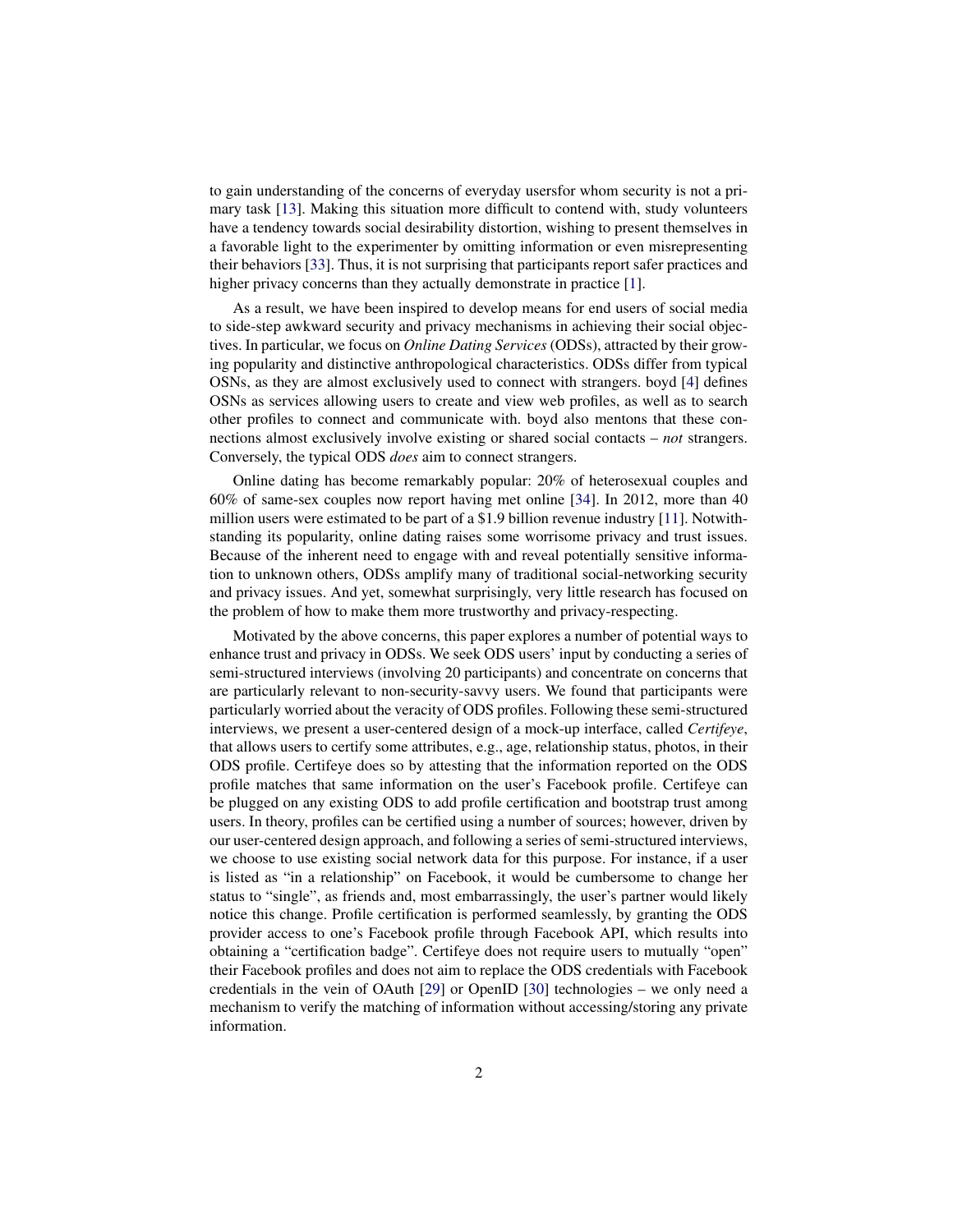In order to assess whether or not a mock-up of our veracity-enhancing capability can successfully reduce trust concerns, we conducted a Mechanical Turk study involving 161 participants. The ODS users were asked to rank their concern on a scale from 1 to 7 (1 being not at all concerned, 7 extremely concerned), and we found a statistically significant increase in trust present when users were shown our proposed interface.

# 2 Related Work

This section reviews prior work on trust and privacy in Online Dating Services (ODSs). We also survey previous efforts toward the design of usable, private, and trustworthy Online Social Networks (OSNs) and analyze whether solutions applicable to OSNs can be adopted to ODSs.

#### 2.1 Trust & Privacy Concerns in Online Dating

Misrepresentation in OSNs has been recently investigated by Sirivianos et al. [\[38\]](#page-14-8), who introduced "FaceTrust", a system using social tagging games to build assertion validity scores for profile information. Likewise, misrepresentation is an issue for ODSs as well and was first analyzed by Brym et al. [\[5\]](#page-13-9), who reported that 89% of participants (ODS users) felt that "people online might not tell you the truth about themselves" and 85% agreed that "people you meet online might be hiding something." Ellison et al. [\[14\]](#page-13-10) also pointed out that online daters must balance two conflicting goals – they need to present oneself in the most positive light in order to attract a mate, while simultaneously knowing that one must be honest if one wants their relationship to progress past the first meeting. Thus, ODS users must balance positive self-presentation with transparency. However, while ODS users might not lie about crucial traits, they do alter attributes that they consider minor, such as age or height. Toma et al. [\[39\]](#page-14-9) reported consistent, conscious misrepresentation. In their study, eighty participants were asked to recall the height, weight, and age listed on their ODS profiles. Participants were generally able to accurately recall the information on their ODS profile. The information on the participants profiles was found to be significantly different from what was reported on their driver's licenses. The deception was found to be *not* subconscious, since participants were able to recall the false values.

Recent research also shows that online daters daters take action when they suspect misrepresentation. Gibbs, Ellison, and Lai [\[17\]](#page-13-11) found that many participants often engaged in information seeking activities, such as "Googling" a potential date.

In addition to trust issues, there seems to be some privacy concerns associated with using ODSs, including disclosing one's presence on a dating site. Couch et al. [\[10\]](#page-13-12) described how the risk of "exposure" – i.e., a coworker or acquaintance stumbling across one's profile. However, Couch's participants who reported exposure concerns were users of specialty fetish sites and/or sites geared specifically towards extremely short-term relationships. Conversely, our interviews focused on how users looked for medium to long term relationships, and we feel there is no longer a social bias against users seeking long term, monogamous relationships using ODSs.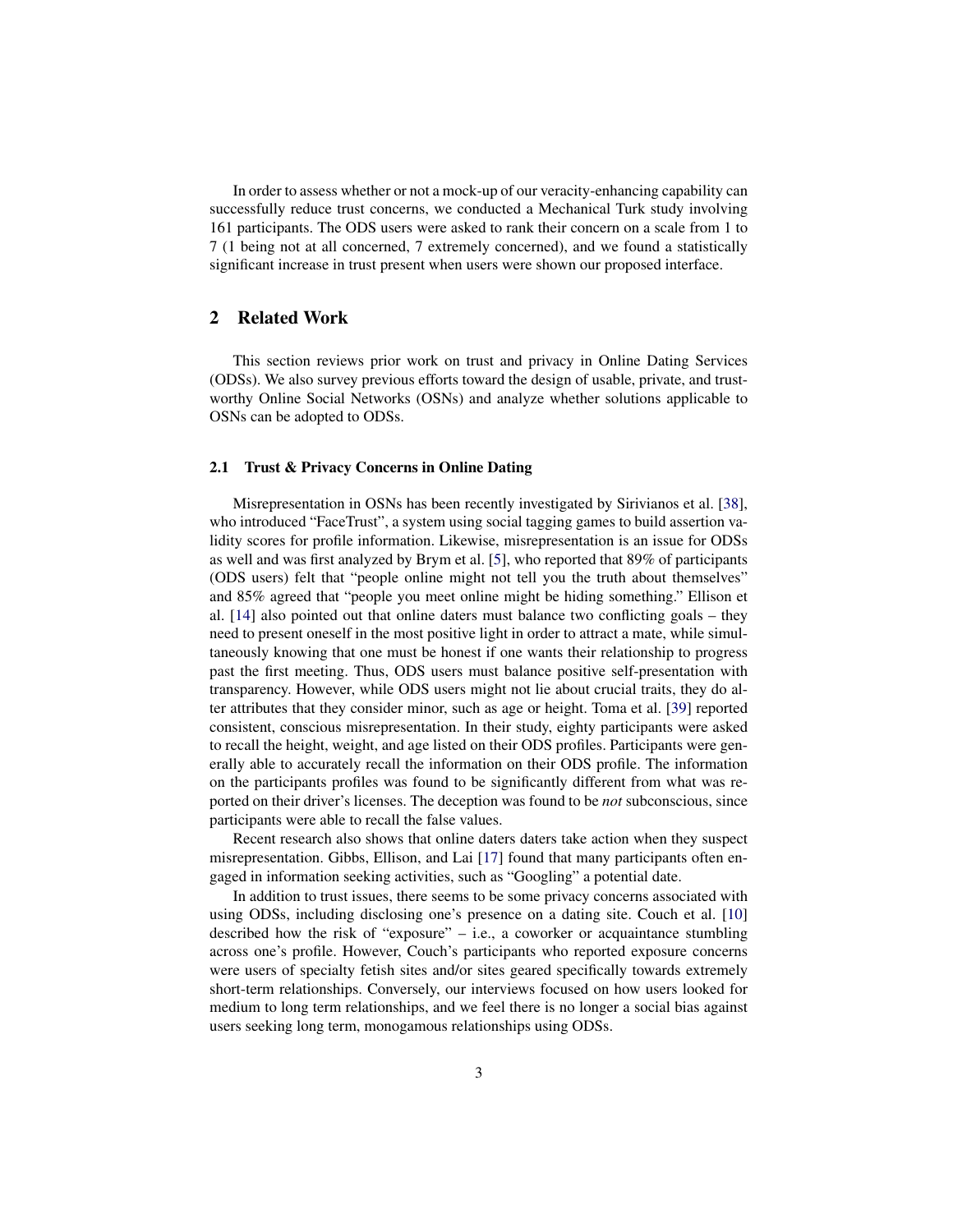Finally, Motahari et al. [\[26\]](#page-14-10) discussed the concept of *social inference*, finding that that 11% of study participants could correctly identify who they were communicating with, by utilizing out-of-band knowledge. For instance, someone may know there is only one female, hispanic local soccer team member, and use that outside knowledge to de-anonymize a seemingly anonymous profile.

#### 2.2 Usable Trust & Privacy in Online Social Networks

As we discussed earlier, although ODSs and OSNs share several similar traits (e.g., the ability of viewing profiles, listing interests, and exchanging messages), they actually provide different types of services and incur different challenges. Nonetheless, by examining prior work on OSNs, we aim to derive best practices for ODSs.

Privacy, trust, and security issues are often associated with the collection, retention, and sharing of personal information. One reason privacy concerns are pervasive in OSNs is because security is not a primary task. As Dourish et al. [\[13\]](#page-13-5) pointed out, users often view security as a barrier preventing them from accomplishing their goals. Furthermore, users may be unaware of the risks associated with sharing personal information. Data posted on social networks can be subject to subpoena or, even after years, can regrettably re-surface, e.g., during job hunting or an electoral campaign. Furthermore, social networking data can be used for social engineering scams. For instance, Jagatic et al. [\[23\]](#page-14-0) showed that extremely effective phishing messages could be constructed by data mining social networking profiles to personalize phishing messages.

Motivated by the significance of associated threats, a considerable amount of work has been dedicated to user-centered design of privacy and trust enhanced OSNs. Privacy and trust are similar, but separate concepts. Nissenbaum [\[28\]](#page-14-11) discussed the concept of "contextual integrity", pointing out that personal information is not simply private or public – privacy depends on context.

As pointed out by Camp [\[7\]](#page-13-13), *trust* is separated from *privacy*, in that trust is the belief in the integrity or authority of the party being trusted. Thus, trust is extremely closely connected to *veracity* and *reputation*. Nonetheless, trust is similar to privacy in that it must be incorporated into software's design. Naturally, the task of effectively incorporating privacy and trust into a design may be challenging. Cavoukian [\[9\]](#page-13-14) described 7 principles of "privacy by design." These principles aim to embed privacy and data protection a throughout the entire life cycle of technologies, from the early design stage to their deployment, use and ultimate disposal.

Similarly, Murayama et al. [\[27\]](#page-14-12) discussed how the Japanese concept of "*anshin*" – the emotional component of trust – can be taken into account when building systems. While the concept of *anshin* may not be known by name to westerners, the concept itself is not new. For example, Bruce Schneier used the term "security theater" [\[37\]](#page-14-13) to describe security measures taken by the TSA to increase the public's feeling of trust in flying post 9/11 which serve no useful purpose.

It could be argued that acts of security theater are attempts to create *anshin*. By operationalizing *anshin* in this manner, we can see that it is important to increase trust in a system, as well as see that failed attempts to increase trust can lead to user frustration.

Another issue typical of OSN is *over-sharing*. When social networks do not embed privacy into their designs, users tend to over-share and make dangerous errors. For in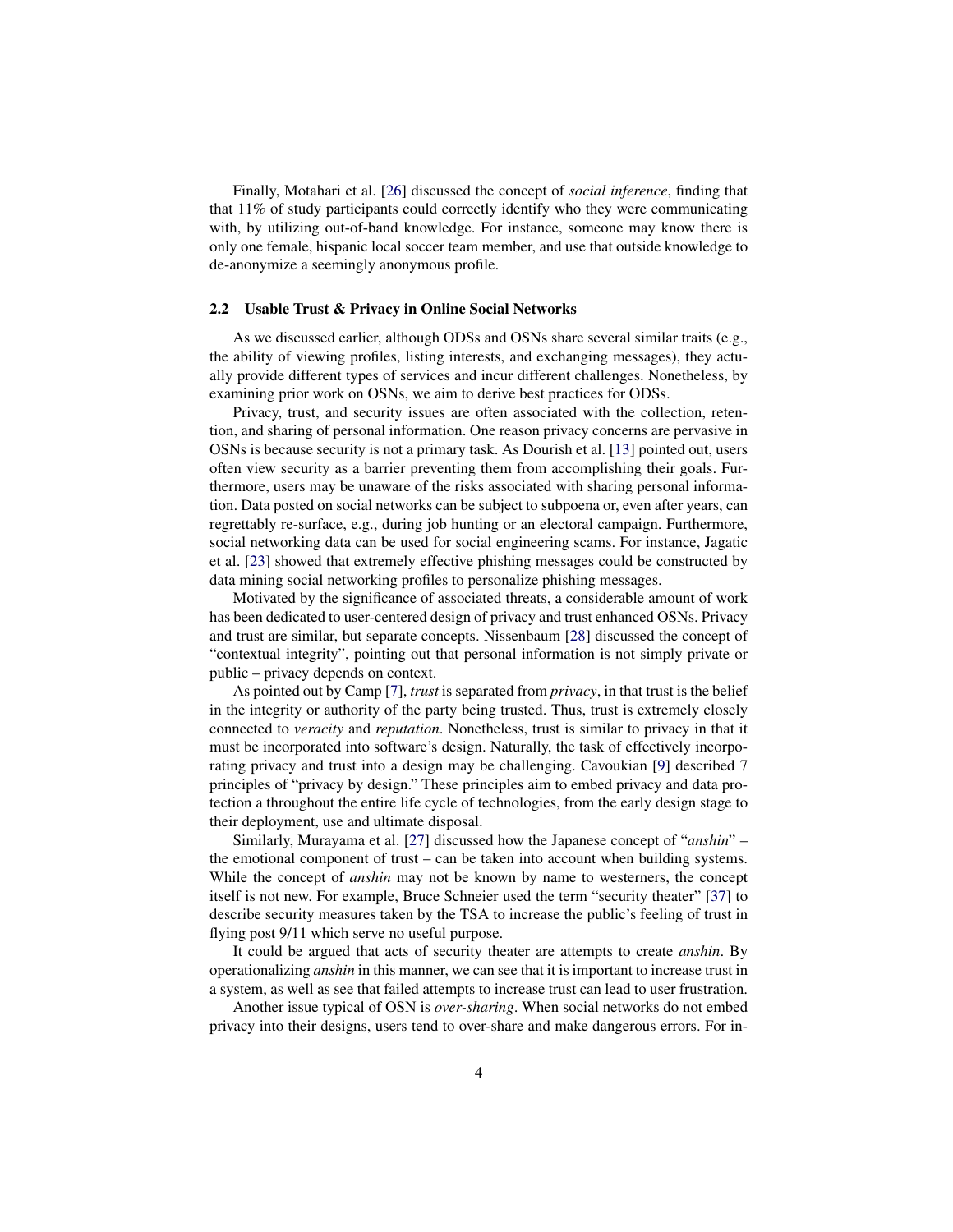stance, Wang et al. [\[40\]](#page-14-14) surveyed 569 Facebook users and found that 21% of users had regretted posting information on Facebook, with regrets usually centering around sensitive content, strong sentiments, or because the post exposed a lie or secret. Moreover, even content that users do not regret posting can have privacy implications. Gross and Acquisti [\[21\]](#page-14-15) crawled the profiles of Carnegie Mellon University's Facebook population in 2005, and found that 90.8% of profiles publicly displayed images, 39.9% publicly displayed phone numbers, and 50.8% publicly displayed their current residence. They also found that most users had not changed their privacy settings from Facebook's defaults. Sharing this kind of information can be harmful, aiding an attacker in various re-identification attacks, such as guessing a user's Social Security numbers based on publicly available information [\[2\]](#page-13-1).

In summary, while prior work has focused on privacy and trust in OSNs, or analyzed misrepresentation in ODSs, our work is the first, to the best of our knowledge, to present a user-driven and user-centered design of an ODS interface that enhances trust by leveraging information that is already available in OSNs.

# <span id="page-4-0"></span>3 Study Part 1: Ideation and Interviews

As mentioned in Section I, a remarkable amount of people who classify themselves as "single and looking" use Online Dating Services (ODSs) today. Naturally, online dating presents numerous privacy and trust issues, yet, little work has focused on them. In order to avoid unnecessary effort on unfocused interviews (e.g., covering *all* possible concerns about online dating), our first step was to brainstorm on a few concepts for privacy and trust enhanced online dating, informed by what prior research suggests as promising problem areas. Two security and privacy researchers held a series of informal brainstorming sessions and then reviewed and evolved the ideas with a third researcher experienced in user-centered design.

#### 3.1 Initial Concepts

Based on our expert brainstorming session, we came up with four possible privacy and/or trust enhancements to existing ODSs.

- 1. *Identifying potential romantic partners in social circle without trusted third parties:* Consider the following scenario: Alice is attracted to Bob, but she does not want to reveal her sentiment, unless Bob also likes Alice. Alice belongs to a social networking service (e.g., Facebook), and installs an application that lets her list the people that she would like to date. By utilizing appropriate privacy-enhancing technologies (e.g., [\[12\]](#page-13-15)), this information could be exchanged and stored in such a way that: (i) users only learn whether there is a match, and (ii) the provider does not obtain any information about users' interests and/or matches.
- 2. *Identifying potential partners based on matching interests, without trusted third parties:* Many ODSs ask extremely personal questions, the answers to which users would like to reveal only to prospective romantic partners. Similar to the above idea, users' answers could be exchanged and stored in a privacy-preserving manner,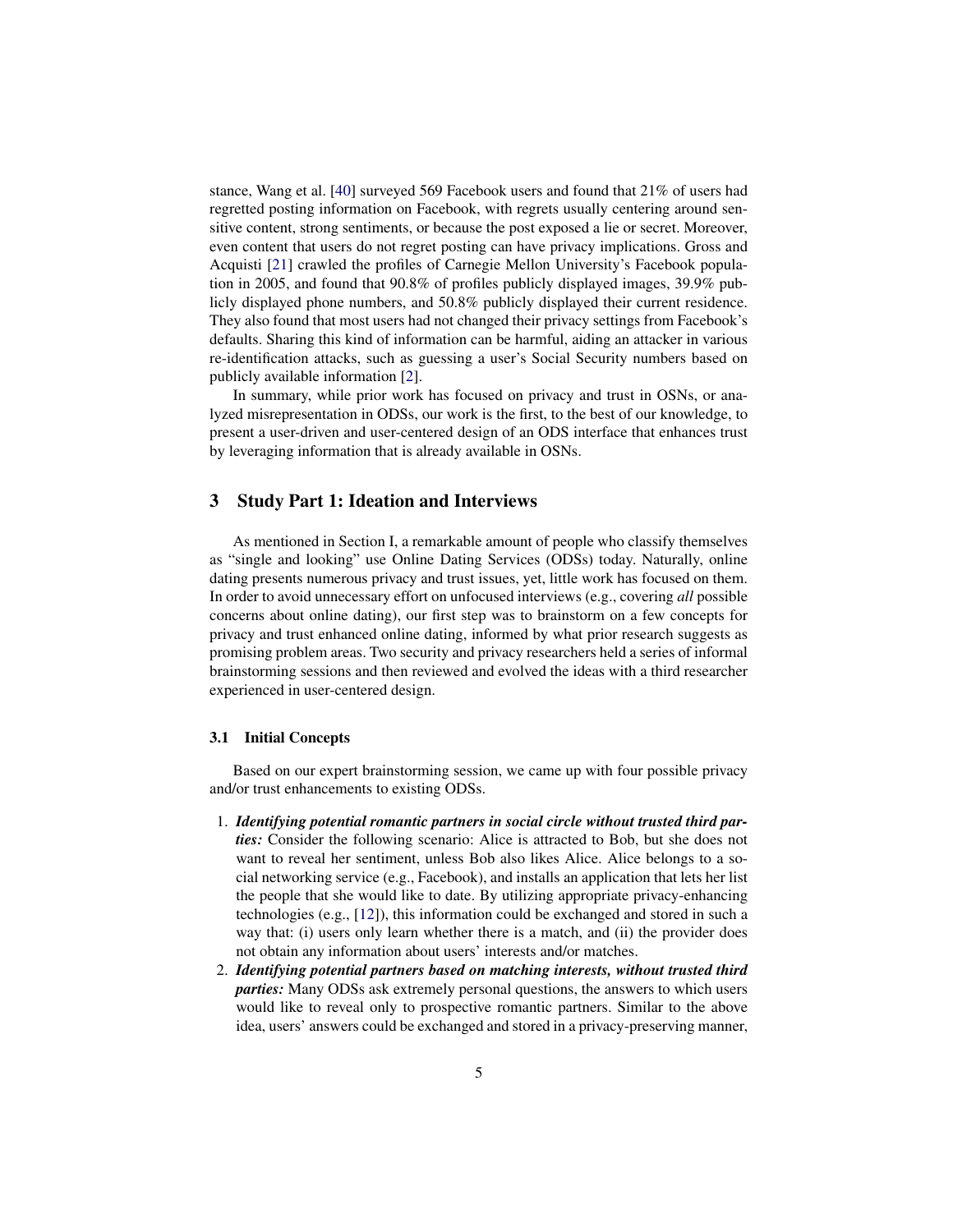<span id="page-5-1"></span>

|                                                  |      | Degree                          | $\%$  |
|--------------------------------------------------|------|---------------------------------|-------|
| Age                                              | $\%$ | Some college, no degree 4   20% |       |
| $ 18 - 25 $ 6 30%                                |      | Associate's                     | 5%    |
| $\left  26 - 35 \right $ 4 $\left  20\% \right $ |      | Bachelor's                      | 6 30% |
| $ 36 - 55 $ 8 $ 40\% $                           |      | Master's                        | 8 40% |
| $ 55 - 70 $ 2 $ 10\% $                           |      | PhD                             | 5%    |

Table 1: Age breakdown for interviewees

Table 2: Education breakdown for interviewees

so that only users with a minimum number of matching interests would disclose personal information.

- 3. *Automatic Exclusion of Coworkers/Friends:* It may often be embarrassing to admit to friends that one is using ODSs to find someone for a certain kind of relationship. Therefore, it might be useful to grant the dating service access to their list of Facebook friends, and exclude friends, coworkers, and/or family members from seeing their profile.
- 4. *Certification of Profile Data:* A natural concern in ODSs is related to veracity of user profiles. It seems possible that some service could pull data from another social source (e.g., from Facebook) and certify on the dating site that the information is accurate.

Having developed these four ideas, our next step was to determine which of them (if any) matched the users' needs. Therefore, we conducted a series of semi-structured interviews where we asked users to describe their Facebook habits and their ODS habits. We also posed several questions specifically designed to explore our initial ideas. (For example, would users be willing to link their social networking profile to their ODS profile?) We discuss these interviews in details below.

#### 3.2 Interview Methodology

We recruited 20 users from a local classified advertisements website, as well as from mailing lists at a local university.<sup>[1](#page-5-0)</sup> Interviewees were required to be past or present users of ODSs. The male to female ratio was roughly equal (55% female). Participants ranged in ages from 24 to 70 and were mostly educated, with 75% of users possessing at least a bachelor's degree. Age and education breakdowns are reported in Table [1](#page-5-1) and [2.](#page-5-1)

Prior to the interview, participants were asked to fill out a short online survey. Besides demographic information, they were presented with some multiple-choice question covering their ODS habits, the services they use, the types of information they post on Facebook, and whether or not they refrain from posting certain types of information on Facebook. Participants were also asked about where they meet partners offline. After the computer survey was filled out, a semi-structured face-to-face interview session was arranged where users were asked to log into their Facebook account. We then asked the interviewee to scroll down their "feed" until he or she came across an embarrassing, controversial, or "edgy" post, either by themselves or others. Such "provocative" items

<span id="page-5-0"></span><sup>&</sup>lt;sup>1</sup> Our studies obtained the Exempt Registration status from PARC's Institutional Review Board (FWA Number: FWA00018829, Expiration 5/2/2017).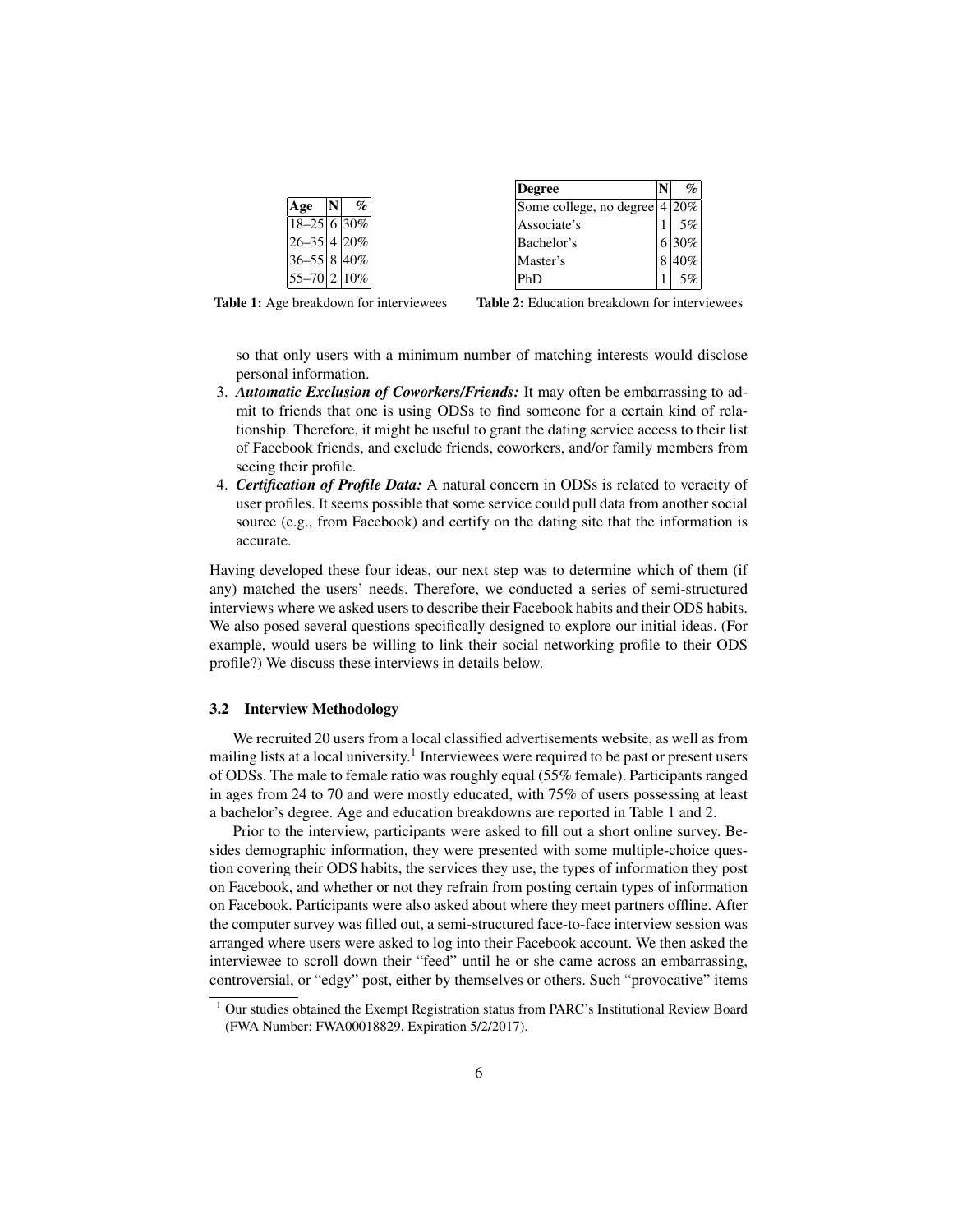were used to drive the discussion, aiming to tap into our interviewees real responses to social actions (e.g., disclosures within the social networking environment), rather than have them imagine how they might feel about abstract privacy and trust issues. While examining the mini-feed, users were asked questions such as:

- Why did you choose to post this?
- Who can see this post? Did you consider that when posting this?

• Your friend made this update: would you post something like this? Why/why not? We then asked the interviewees to discuss whether or not they would be willing to use a theoretical online dating application which existed within Facebook, and whether they would be willing to share their Facebook information with an ODS. The total time spent on the computer survey and interview was, on average, approximately 45 minutes.

#### 3.3 Interview Results

We anticipated that a relevant concern for our interviewees would be related to disclosing, e.g., to their social circle, the fact that they dated online. Previous work [\[10\]](#page-13-12) had found that some ODS users feared exposure of their ODS habits, however, this concern was limited to users of "an online dating website focused on sexual interests", whereas, our interviews were focused on how interviewees used more typical romance-oriented ODSs – with fewer potentially embarrassing connotations. We found that a majority of interviewees (15/20) did not see online dating as very embarrassing. While many participants (14/20) did not want their entire social graph (including loose ties such as coworkers and/or acquaintances) knowing they used online dating, these interviewees were fine with close friends and family knowing that they used an ODS.

However, the participants still had some concerns. 75% of interviewees (15/20) did not want their mini-feeds to reflect their use of dating apps. Further, 25% of users expressed a belief that using an online dating app on Facebook would mix social circles in an undesirable fashion. While some participants did not wish to mix social circles and date within their social network (4/20), other users simultaneously complained that online dating "didn't work' (3/20) or that "chemistry is more than a profile" (7/20). Nonetheless, the users did not mind if their close friends or acquaintances saw them on an ODS. One interviewee compared being seen on an ODS to being seen at a gay bar: *"They can't really judge me, cause, hey, they're here too!"* Thus, we conclude that users were not particularly concerned with excluding coworkers and/or friends.

One problem that users did express was related to the veracity of ODS profiles. Users overwhelmingly felt that they could not trust that the data they found in ODSs was accurate. Older users were concerned that that profiles misrepresented age and/or relationship status, while younger participants were more concerned that the photos posted were either altered, out of date, or taken from an especially flattering angle (often referred to as the "MySpace Angle".)

Since we had initially considered creating a privacy-preserving dating application for Facebook, our pre-interview survey asked users if there was any information the interviewee refrained from posting to Facebook, then followed up with a question asking "What security measures would Facebook have to take for you to be willing to share this information?" All participants indicated that they had such information and about half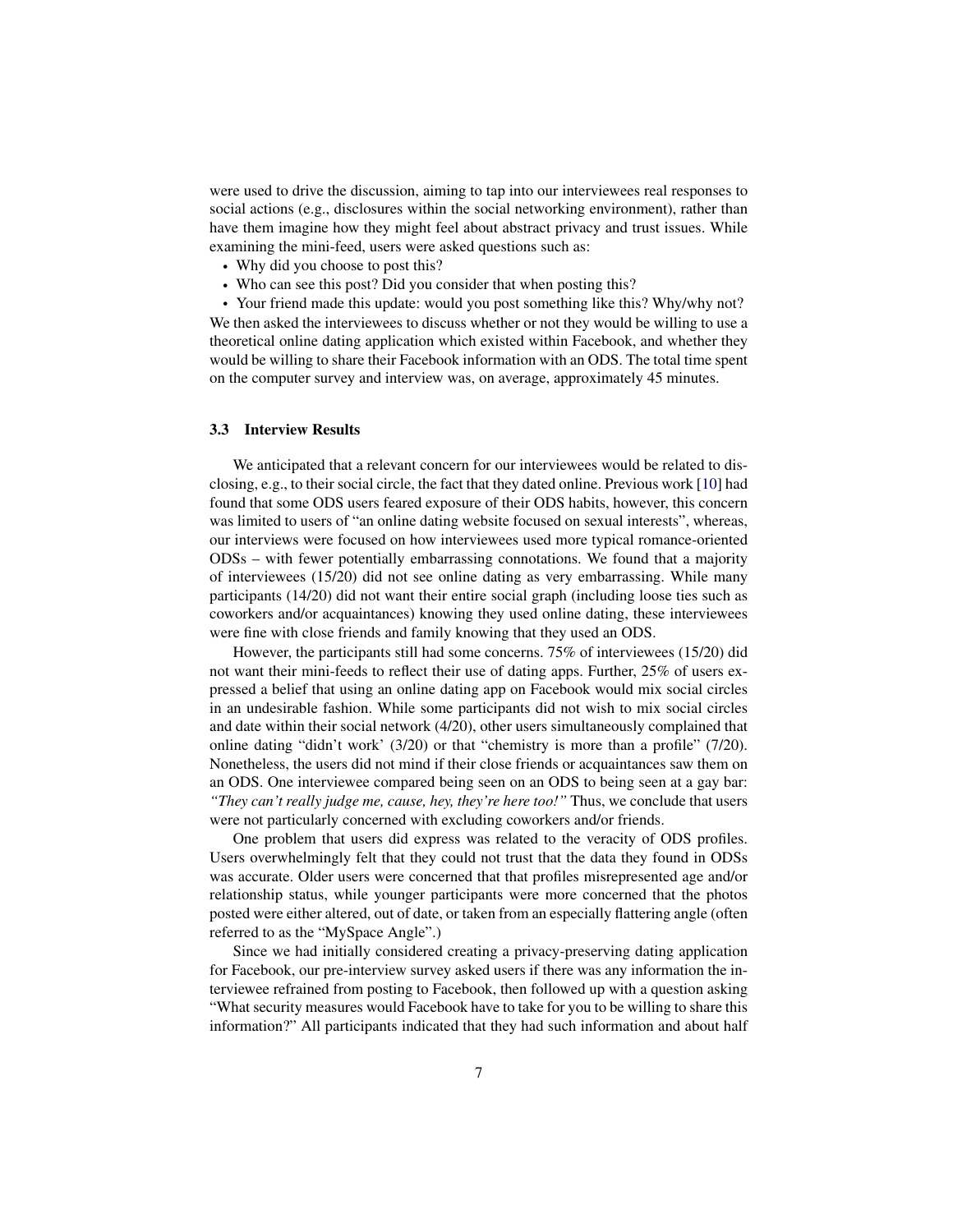<span id="page-7-0"></span>

Figure 1: An example profile shown to users in our study.

(11/20) responded that they "simply refuse to post this information" and that no technical measure could change their minds. In the interviews, participants also revealed that certain information, such as address and/or phone number, was simply too private to be entrusted to Facebook. Overall, our analysis clearly showed that concerns about information disclosure were actually less relevant to users than the issue of veracity of information contained in profiles. Interestingly, all participants agreed that a Facebook profile contained enough information to make a decision about whether to date someone. This suggested that Facebook would be an ideal source of information to bootstrap trust in ODS.

*Note: Our analysis of the interviews focused on discovering common themes and complaints to drive the design of our application (which was tested in a rigorous manner, as noted later). Thus, any observations above do not necessarily extend to the general population.*

# 4 Study Part 2: The Certifeye Interface

Based on our interviews, we found that the direction of certifying profile data direction would be the most valuable to ODS users. We called our system concept "Certifeye" and designed it as a Facebook and ODS application allowing users to certify that their ODS profile information was accurate. Aiming to address the problem of doubtful profile veracity, Certifeye users could pull their relationship status, age, and photos from their Facebook account, and receive green badges to show that this information had been certified.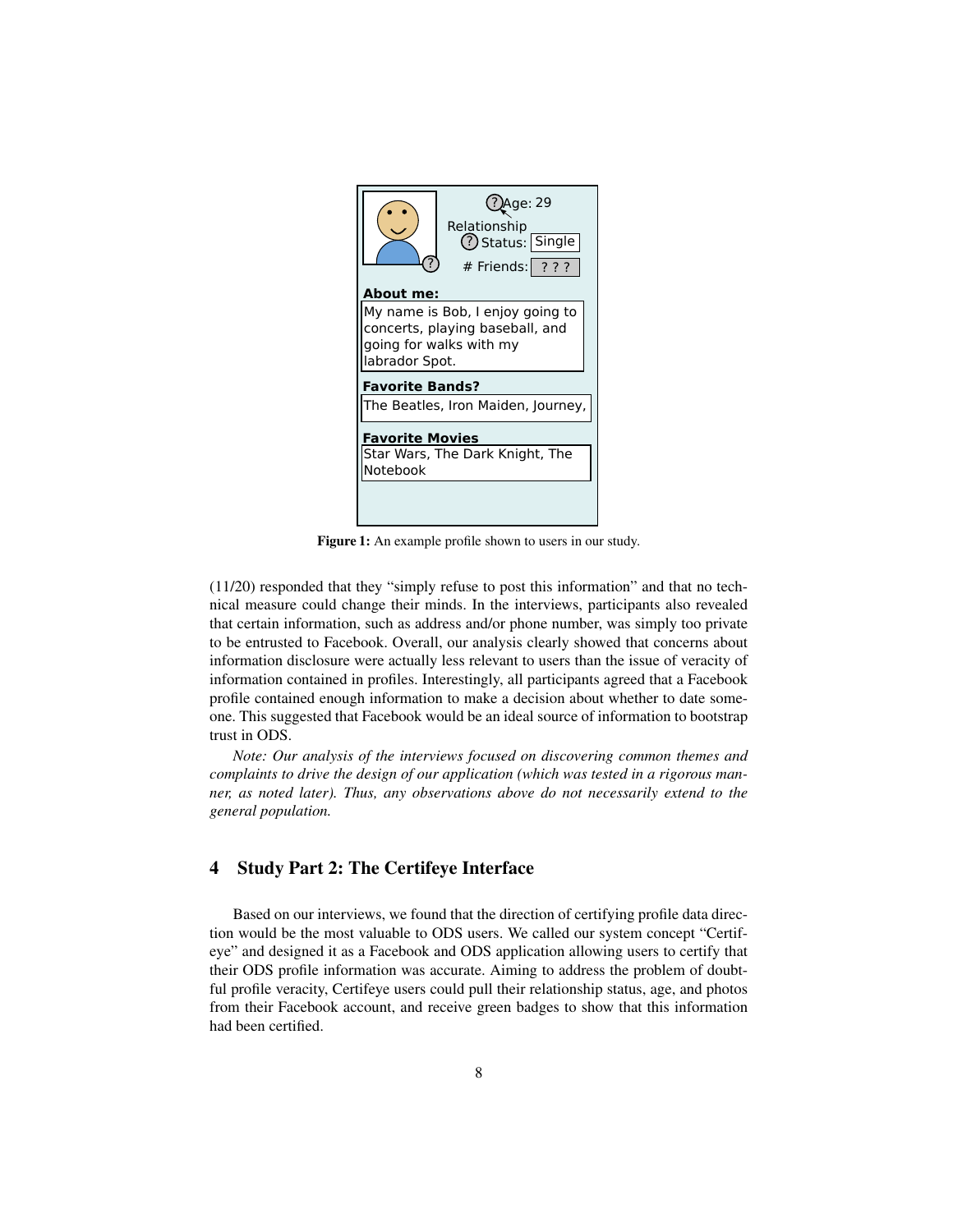<span id="page-8-0"></span>

Figure 2: The Certifeye consent screen.

We developed a visual mock-up of Certifeye for use in end-user evaluations. The interface consists of three main screens. First, users are greeted with a generic ODS profile (Figure [1\)](#page-7-0) containing various personal information items such as profile photo, age and relationship status, each with a certification badge displayed next to it. At the outset, all certification badges are greyed out and display question marks.Upon clicking on a certification badge, Certifeye displays a consent screen (Figure [2\)](#page-8-0). It should be noted that the Certifeye UI also displays the numerical total of a user's Facebook friends. As discussed in Section [5,](#page-11-0) this is an important feature, since fake profiles will be harder to create if they must have large numbers of friends. Creating fake profiles requires technical expertise, time, and cost – barriers that may push dishonest users to other, less trustworthy ODS services.

Finally, after consenting to the syncing of her Facebook account with her ODS profile, the user is presented with the main Certifeye interface, where (s)he can choose to certify relationship status, age, and/or photos (Figure [3\)](#page-8-1). Observe that we embed trust in our design by envisioning periodic user interaction to "renew" the certification. After a user has gone through the Certifeye interface once, badges are not updated when her Facebook information changes. Therefore, after a set period of time, the badges revert to grey question marks. The Facebook API would actually grants ongoing access to a

<span id="page-8-1"></span>

Figure 3: The main Certifeye interface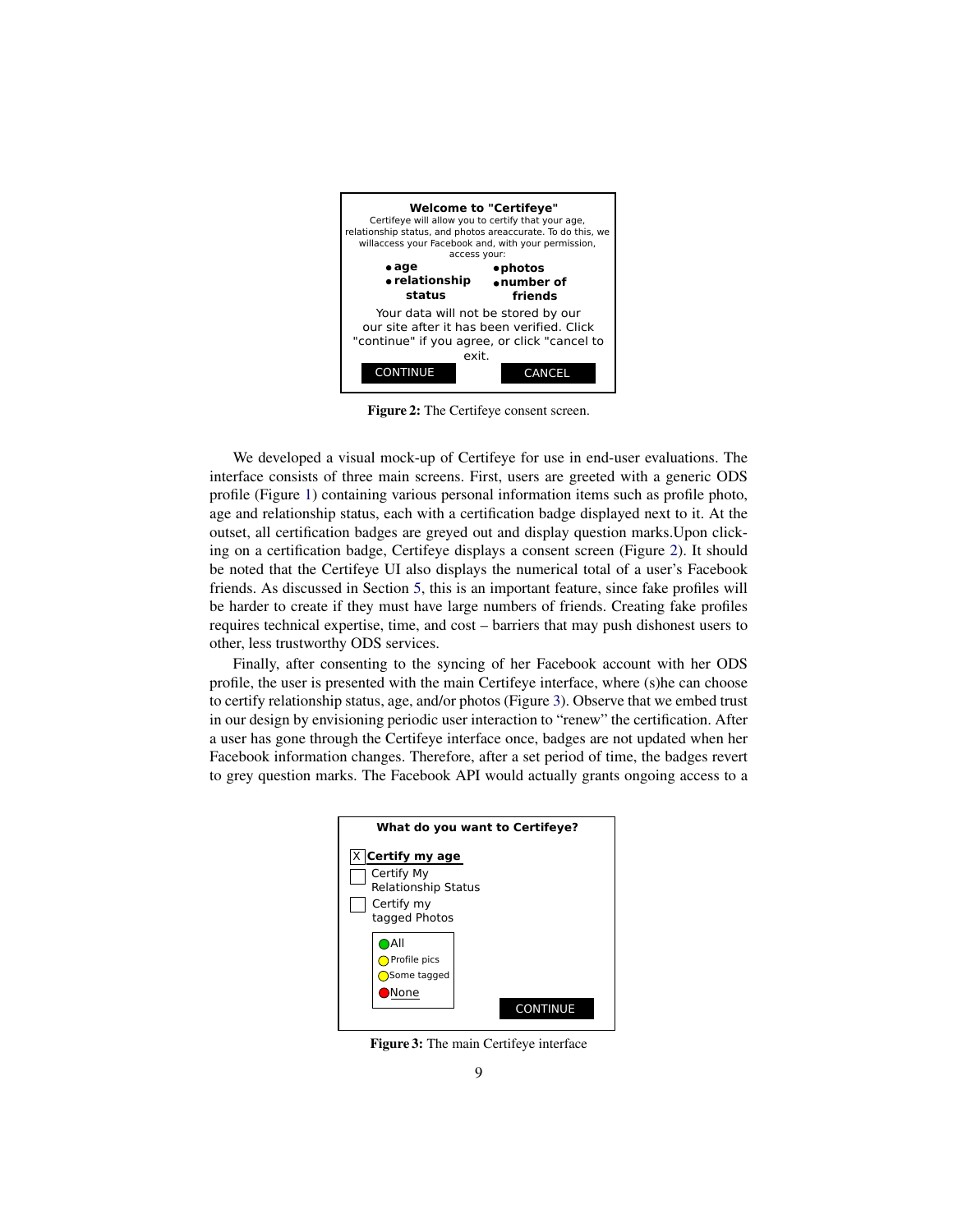<span id="page-9-0"></span>

|                                  | Luulativii Levei                  | $\mathbf{H}$ |
|----------------------------------|-----------------------------------|--------------|
|                                  | 9th – 12th, no diploma            |              |
|                                  | HS (includes GED)                 | 27 16.8%     |
| %<br>N                           | Some college (no degree) 43 26.7% |              |
| $ 18 - 22 19 11.8\% $            | Associates                        | 25 15.5%     |
| $ 23 - 30 65 $ 40.4%             | Bachelor's Degree                 | 40 24.8%     |
| $ 31 - 50 67 $ 41.6%             | Master's Degree                   | 20 12.4%     |
| $ 51 - 70 20 $<br>$6.2\%$<br>PhD |                                   |              |
|                                  |                                   |              |

Education Level

Table 3: Age breakdown for Turkers

Table 4: Education breakdown for Turkers

user's profile information once a user initially consents, however, we prefer to respect users' privacy and let them explicitly consent to a new information access.

#### 4.1 The Turk Experiment

After creating our prototype interface, we then showed this interface to 161 Mechanical Turk users. Users were asked if they were current ODS users, and users who were not ODS users were not allowed to proceed with the survey. Users who were not screened out were asked to rank their concern with the veracity of several types of ODS information with and without our trust enhancements. Participants were even more representative of the general population than those in our initial interviews. (Age and education breakdowns are reported in Table [3](#page-9-0) and [4.](#page-9-0)) Also, remind that Mechanical Turk workers have been shown to be as reliable as traditional participant pools for human subject research [\[31\]](#page-14-16).

Participants were asked for basic demographic information, then asked to rate their comfort with three scenarios on a scale from 1 to 7 (1 = Not at all concerned, 7 = Extremely concerned), in response to the following questions:

- 1. How concerned are you with people misrepresenting their relationship status on online dating sites?
- 2. How concerned are you about people misrepresenting their age on online dating sites?
- 3. How concerned are you about users on online dating sites misrepresenting themselves using old, altered, or engineered photos? (Examples: Photoshopped pictures, the "MySpace Angle")

Participants were also asked other questions (e.g., "How concerned are you about computer viruses?") to avoid biasing the participants towards trying to give "correct" answers. The questions were also presented in random order to eliminate any positioning effects. After participants had answered the questions, they were displayed a series of mocked-up screenshots from the Certifeye interface. Users were taken through as "Bob", a hypothetical user of Certifeye, exploring the functionality of the software via a series of annotated screenshots. Along the way, the functionality of Certifeye was revealed to Bob (and thus, to the participant). After being shown the interface, Turkers were asked to rank how concerned they were with misrepresentation *assuming an ODS used the interface they had just seen*. As Kittur et al. [\[24\]](#page-14-17) pointed out, Mechanical Turkers often try to cheat at tasks. To guard against this, a series of short "sanity-check"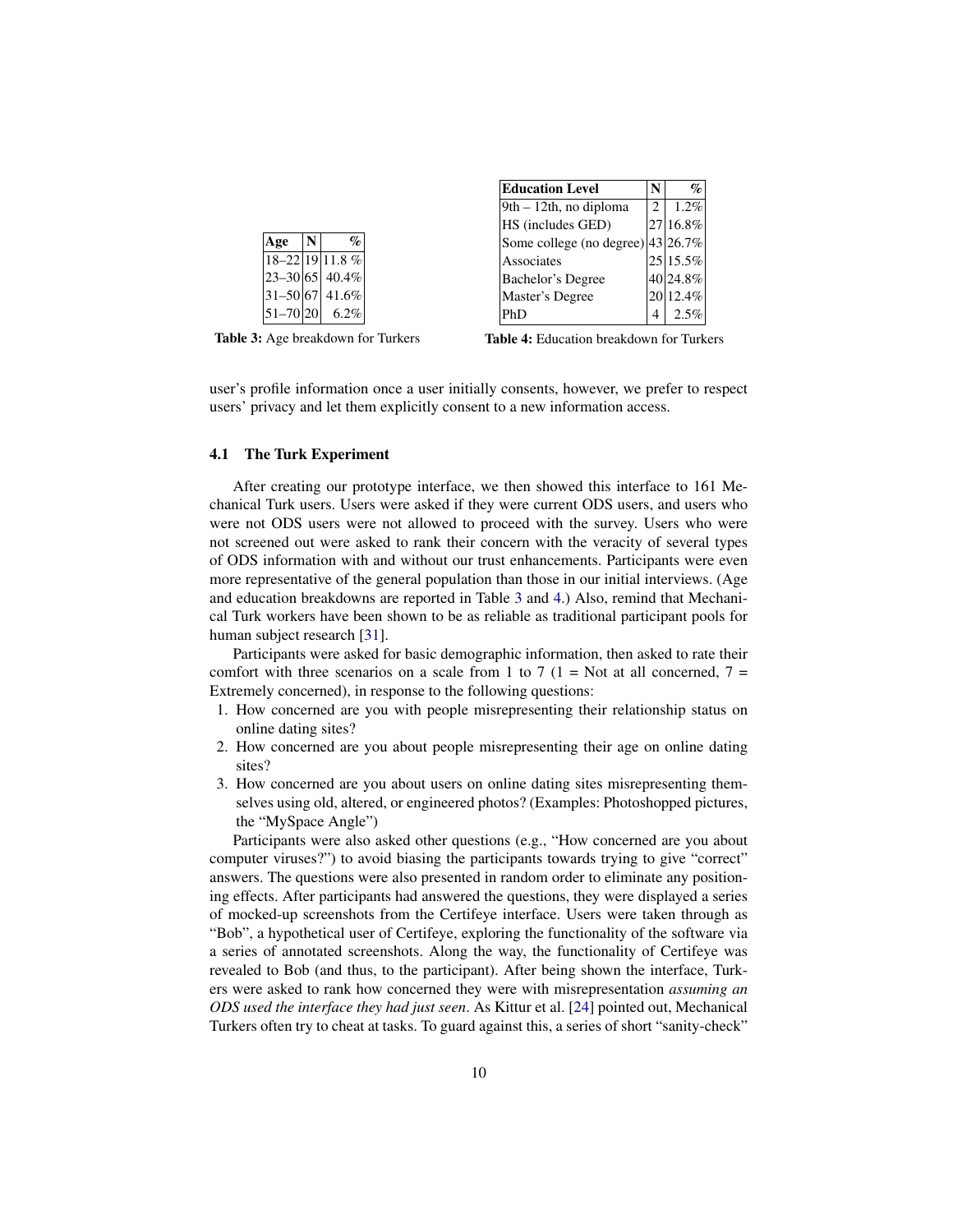questions ensured that users had paid attention to the interface. For example, a screen might state that Bob clicked on "None", and all the faces in the interface turned red. We would then ask the user "What color did the faces in the interface turn?" Users who did not answer all sanity checks correctly were not included in the analysis. Out of an initial pool of 200 users, 39 users failed their sanity check, leaving 161 valid responses for analysis.

#### <span id="page-10-1"></span>4.2 Turk Study Results

Since levels of comfort are not assumed to be normally distributed, we used a Mann-Whitney U test to check that the changes in average Likert scores presented in Table [5](#page-10-0) were statistically significant. We asked participants to rank on a scale from 1 to 7 how concerned they were that the ages, relationship statuses, and photos on an ODS which used Certifeye were accurate  $(1 = Not at all concerned, 7 = Extremely concerned)$ . We found that users felt more comfortable with the Certifeye interface, and that the difference was statistically significant. Specifically, for, age, relationship status, and photos, respectively, Mann-Whitney U values are equal to 7978, 8326, and 7693.5.  $n1 = n2 = 161$  and  $P < 0.01$  (2-tailed). As 1 represented not concerned at all, and 7 extremely concerned, this means that new level of concern is positively below neutral (4/7), while the previous was not, thus, we conclude that the features provided by Certifeye—verification of age, photos, and relationship status—reduce users' concerns with respect to information's veracity.

|               |          | Type of Info Concern Pre Concern Post P-Value |         |
|---------------|----------|-----------------------------------------------|---------|
| <b>Photos</b> | $4^{'}/$ | 3.5                                           | < .0011 |
| Rel. Status   | 4.6      | 3.4                                           | < .001  |
| Age           | 4. 1     | 3.1                                           | < .001  |

Table 5: Results of Mechanical Turk Likert questions.

<span id="page-10-0"></span>In our Mechanical Turk study, before being shown our interface, users were asked to rank some criteria as for how important they are when deciding if a stranger's Facebook profile is genuine.  $(1 = \text{Most important}, 8 = \text{Least important})$  The order of options was randomized for each participant to avoid biasing respondents to any particular item. Below, we report suggested criteria, ordered from most important to least important (according to participants in our study):

- 1. Number of friends
- 2. Location (city)
- 3. Workplace
- 4. College / Grad School
- 5. Mutual interests
- 6. Attractiveness / appearance
- 7. Other

As per "other", common responses included having mutual friends, and whether the profile appeared "spammy". As a result, we conclude that "Number of friends" was the most preferred criteria to assess whether or not a social network profile was genuine.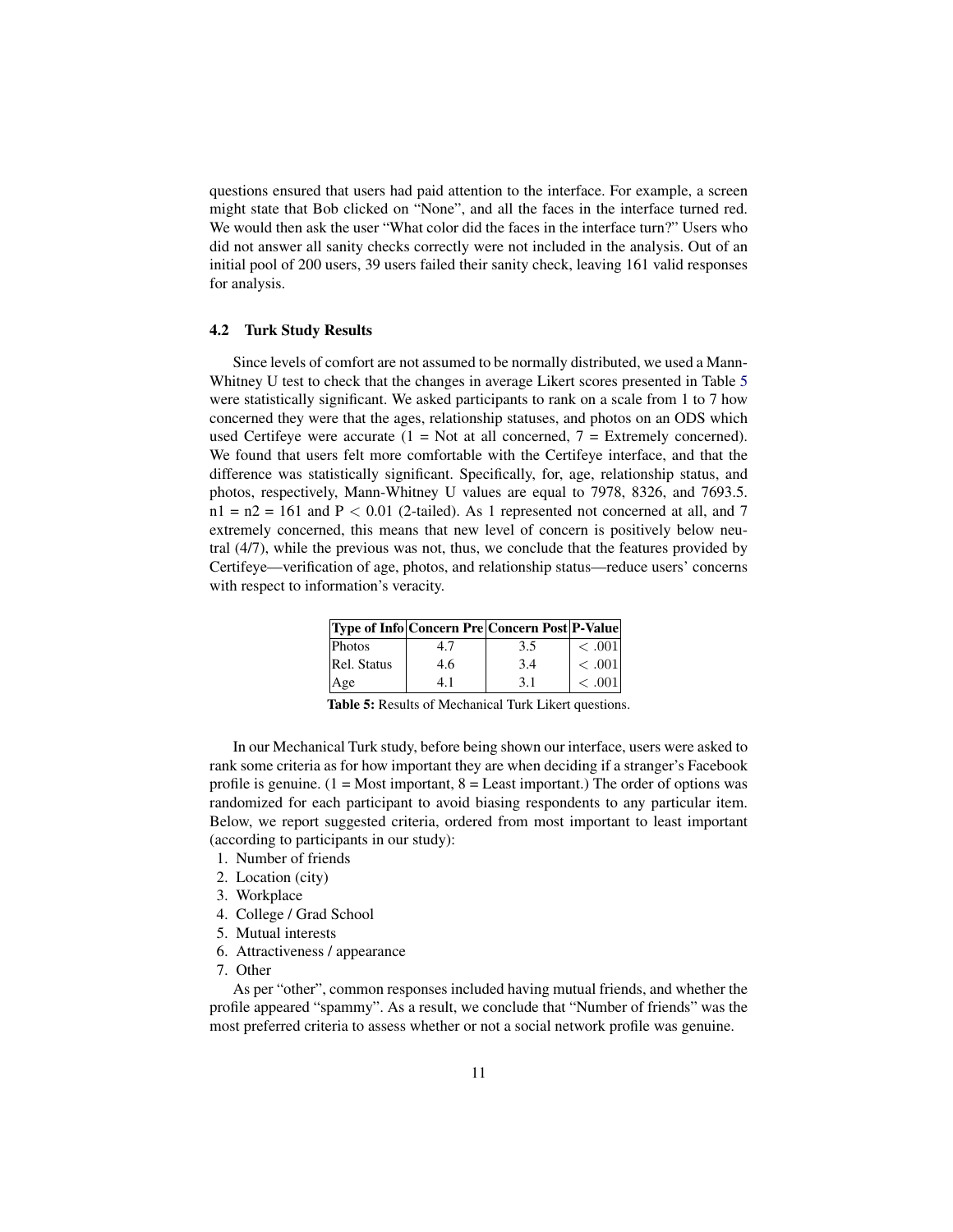# <span id="page-11-0"></span>5 Discussion

As mentioned earlier, our exploration of privacy and trust in ODSs has been userdriven. We interviewed users based on a few preliminary concepts, such as, (1) Identifying potential romantic partners within one's social circle without trusted third parties, (2) Listing sensitive information without a trusted third party, (3) Automatic exclusion of coworkers/friends, and (4) Certification of profile data.

While we only pursed the certification of profile data (motivated by a stronger interest of users), we now report on some lessons learned during our interviews. As mentioned in Section [3,](#page-4-0) we asked users whether they would like an application identifying potential romantic partners, both (within and outside one's social circle), without the need to disclose "private", possibly sensitive, information to any third party OSN or ODS sites. While such application would naturally enhance users' privacy, we found that users did not see the point of using a computer system to meet people they knew in real life. Thus, while interviewees were comfortable with linking Facebook profiles to their ODS accounts, they did not see the point in doing so. For instance, one user reported *"If I want to ask someone out, I'll ask them out – I don't need a computer to do that"*. Even when prompted as to whether being connected with "friends of friends" would be a useful function, interviewees were dubious as their friends could just introduce them to potential matches. In general, interviewees seemed reasonably comfortable with online dating but agreed that they did not want their online dating information sent to the general public. Some participants specifically mentioned that they would not use a dating application that posted information to their Facebook mini-feed.

As mentioned in the interview results, users did not mind if their friends or acquaintances knew they used an ODS. Also, even if users did find the idea of automatic exclusion of coworkers/friends useful, terms of service of most social network sites, e.g., Facebook, do not actually allow APIs to access social graph data of users who have not opted in (therefore, this approach would be infeasible). We also found that, while misrepresentation is a widespread concern, the specific kind of information actually concerning users varied with age. Older users were concerned about misrepresentation of age and/or relationship status. Relatively older women were especially wary that older males may misrepresent their marital status, with many citing bad experiences which led to such distrust. However, regardless of gender, older users wanted to verify that age and relationship status were accurate, whereas, younger users were more concerned about accurate, recent photos being present on the ODS.

As a result, trust being a major concern, we decided to explore the user-centered and usable design of mechanisms to bootstrap trust in ODS, by leveraging social-network based reputation. This approach presented several interesting challenges. First, a user could set up a fake social network profile, link it to her ODS profile, and "Certifeye" it despite the fact that her information is actually false. As mentioned in Section [4.2,](#page-10-1) study participants listed "number of friends" as the most preferred criteria to assess whether a stranger's Facebook profile was genuine or fake. So, we designed our software to always include the number of friends along with the certification data. Specifically, whenever a user certifies her profile, in addition to green or red badges, the profile is also populated with a small box listing how many friends she has. Also, note that Facebook actively takes steps to detect and remove accounts that it deems to be secondary or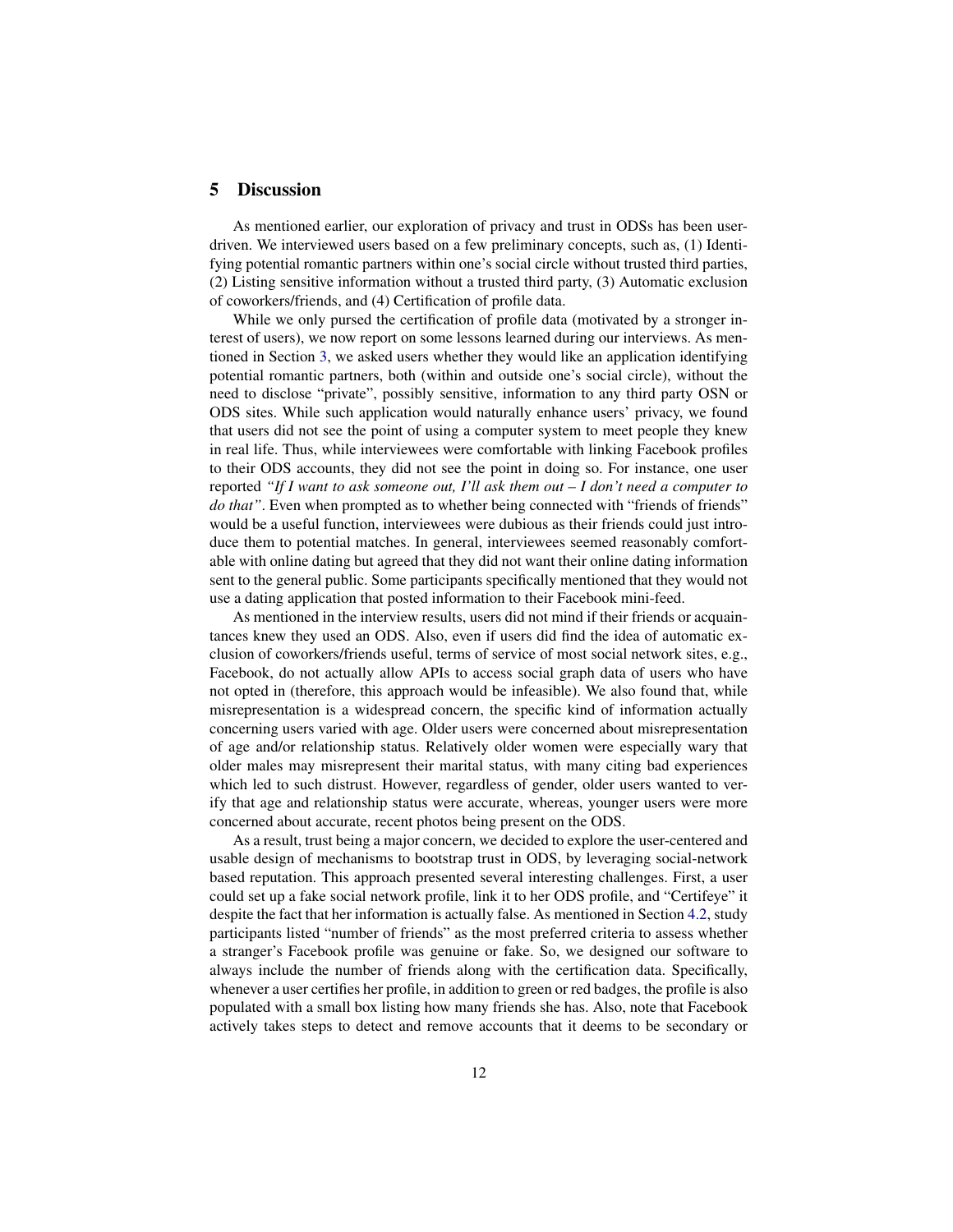fake. This makes it hard for ordinary users to maintain fake profiles long enough to gain a substantial number of friends (Facebook looks for suspicious patterns and blocks suspect accounts but, unsurprisingly, will not reveal how it does this [\[19\]](#page-14-18).)

Although users may friend unfamiliar people [\[35\]](#page-14-19), Pew [\[20\]](#page-14-20) has shown that most Facebook users have an average of 229 friends. Spammers (i.e., malicious entities with an economic incentive to abuse the system) tend to have more friends than average [\[32\]](#page-14-21), however, this requires a non-trivial time and economic commitments that are unrealistic for ordinary people only trying to make their dating profile more appealing. Also, creating fake profiles also increases the risk of the profile being blocked by Facebook. Thus, these barriers will arguably push dishonest users to other less trustworthy ODSs. Previous work – for instance, in the context of spam [\[25\]](#page-14-22) – has showed that raising costs for malicious users causes them to move to easier-to-abuse services.

Nonetheless, if we were to develop an actual service based on the Certifeye design, we would further enhance trust by also taking into account additional information, such as date of most recent status update or other automated fake account detection mechanisms, such as, the one proposed by Sirivianos et al. [\[8\]](#page-13-16). Also, we would need provide the users with information about how to interpret what data they see in another profile.

Certifeye also allowed the certification of ODS pictures. Users could earn a yellow badge by sharing all of their profile pictures, and a green badge by sharing all of their tagged photos. While, theoretically, users could untag themselves from unflattering photos before syncing their Facebook profile with our certification application, we feel this is not a limitation, as already pointed out in previous work. Facebook profiles serve as a form of self-presentation [\[4\]](#page-13-7), thus, if Facebook users wish to share one facet of themselves with an ODS, and another facet of themselves with their Facebook friends, they would be forced to untag their unflattering photos, certify their profile, then retag themselves. Once again, raising the effort required to create fake profile data will likely prompt "malicious" users to move on to other, less well-protected ODSs.

Finally, while we describe our social verification based on Facebook profiles, note that our techniques are not limited to one specific OSN. We use Facebook as an example, motivated by its widespread penetration (900 million users in 2012 [\[18\]](#page-13-17).) Nonetheless, our techniques could work with any ODS and with any OSN providing APIs to share age, relationship status, and pictures. We could easily modify our workflow so that Certifeye could interface with other services, such as Google Plus, Orkut, Diaspora, etc.

# 6 Conclusion

This paper analyzed concerns of Online Dating Services (ODSs) users about the veracity of information presented in the profiles of potential dates. Motivated by the results of semi-structured interviews (involving 20 users), we designed an interface, called Certifeye, that lets users certify some attributes, such as age, relationship status, and photos, in their ODS profile. Our prototype does so by attesting that the information reported on the ODS profile corresponds to that on the user's own Facebook profile. We ran a Mechanical Turk study with 161 users to assess whether or not a mock-up of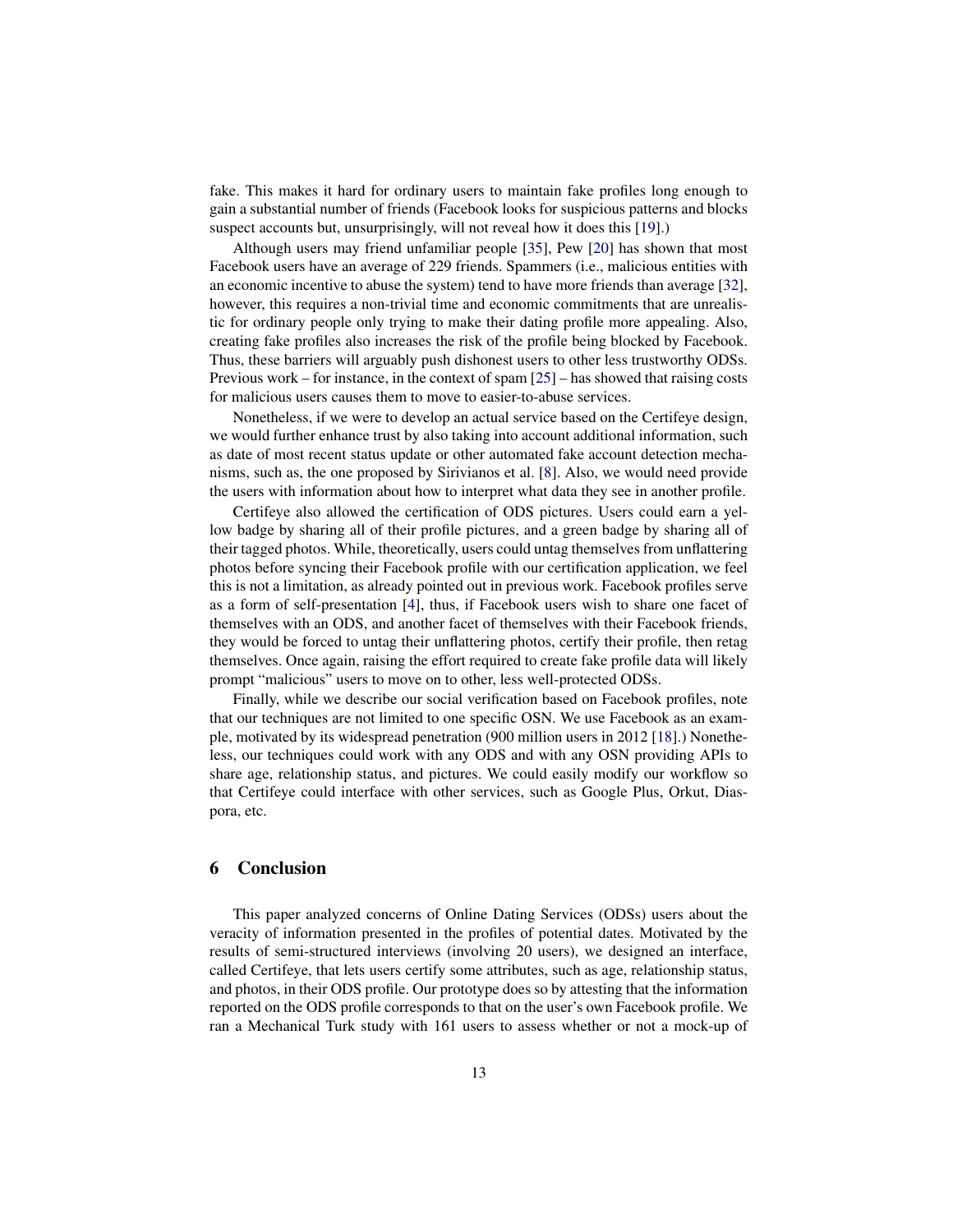this veracity-enhancing capability successfully reduced trust concerns and, indeed, we found a statistically significant reduction when users were presented with Certifeye.

Naturally, our work does not end here. We plan to develop our Certifeye interface and integrate it in an actual ODS. Also, we intend to further explore privacy and trust concerns in the context of both ODSs and OSNs, and deploy usable privacy-enhancing technologies, following similar user-driven approaches.

### References

- <span id="page-13-6"></span>1. A. Acquisti and R. Gross. Imagined communities: Awareness, information sharing, and privacy on the Facebook. In *Privacy Enhancing Technologies Symposium*, pages 36–58, 2006.
- <span id="page-13-1"></span>2. A. Acquisti and R. Gross. Predicting Social Security numbers from public data. *Proceedings of the National Academy of Sciences*, 106(27):10975–10980, 2009.
- <span id="page-13-0"></span>3. Badoo. Social Lives Vs Social Networks. [http://corp.badoo.com/lv/entry/press/53/.](http://corp.badoo.com/lv/entry/press/53/) 2012.
- <span id="page-13-7"></span>4. d. boyd and N. B. Ellison. Social network sites: Definition, history, and scholarship. *Journal of Computer-Mediated Communication*, 13(1):210–230, 2007.
- <span id="page-13-9"></span>5. R. Brym and R. Lenton. Love online: A report on digital dating in Canada. *MSN. ca, February*, 6, 2001.
- <span id="page-13-2"></span>6. C. Byrne. Users do care about location privacy. [http://www.venturebeat.com/2011/04/21/](http://www.venturebeat.com/2011/04/21/smartphone-users-location-privacy/) [smartphone-users-location-privacy/,](http://www.venturebeat.com/2011/04/21/smartphone-users-location-privacy/) 2011.
- <span id="page-13-13"></span>7. L. Camp. Design for trust. *Trust, Reputation, and Security: Theories and Practice*, 2003.
- <span id="page-13-16"></span>8. Q. Cao, M. Sirivianos, X. Yang, and T. Pregueiro. Aiding the Detection of Fake Accounts in Large-scale Social Online Services. In *USENIX Symposium on Networked Systems Design and Implementation*, 2012.
- <span id="page-13-14"></span>9. A. Cavoukian, S. U. S. of Law, C. S. C. for Computers, and Law. *Privacy by design*. Stanford Law School, 2010.
- <span id="page-13-12"></span>10. D. Couch and P. P. Liamputtong. Online dating and mating: Perceptions of risk and health among online users. *Health, Risk & Society*, 9(3):275–294, 2007.
- <span id="page-13-8"></span>11. Current Online Dating and Dating Services Facts & Statistics. [http://preview.tinyurl.com/](http://preview.tinyurl.com/254pum6) [254pum6,](http://preview.tinyurl.com/254pum6) 2012.
- <span id="page-13-15"></span>12. E. De Cristofaro and G. Tsudik. Practical private set intersection protocols with linear complexity. *FC*, 2010.
- <span id="page-13-5"></span>13. P. Dourish, R. Grinter, J. Delgado de la Flor, and M. Joseph. Security in the wild: user strategies for managing security as an everyday, practical problem. *Personal and Ubiquitous Computing*, 8(6):391–401, 2004.
- <span id="page-13-10"></span>14. N. Ellison, R. Heino, and J. Gibbs. Managing Impressions Online: Self-Presentation Processes in the Online Dating Environment. *Journal of Computer-Mediated Communication*, 11(2):415–441, 2006.
- <span id="page-13-3"></span>15. S. Fahl, M. Harbach, T. Muders, M. Smith, and U. Sander. Helping Johnny 2.0 to encrypt his Facebook conversations. In *Symposium on Usable Privacy and Security*, page 11, 2012.
- <span id="page-13-4"></span>16. A. Felt and D. Evans. Privacy protection for social networking APIs. *Web 2.0 Security and Privacy*, 2008.
- <span id="page-13-11"></span>17. J. Gibbs, N. Ellison, and C. Lai. First comes love, then comes Google: An investigation of uncertainty reduction strategies and self-disclosure in online dating. *Communication Research*, 38(1):70–100, 2011.
- <span id="page-13-17"></span>18. D. Goldman. Facebook tops 900 million users. [http://money.cnn.com/2012/04/23/](http://money.cnn.com/2012/04/23/technology/facebook-q1/index.htm) [technology/facebook-q1/index.htm,](http://money.cnn.com/2012/04/23/technology/facebook-q1/index.htm) 2012.